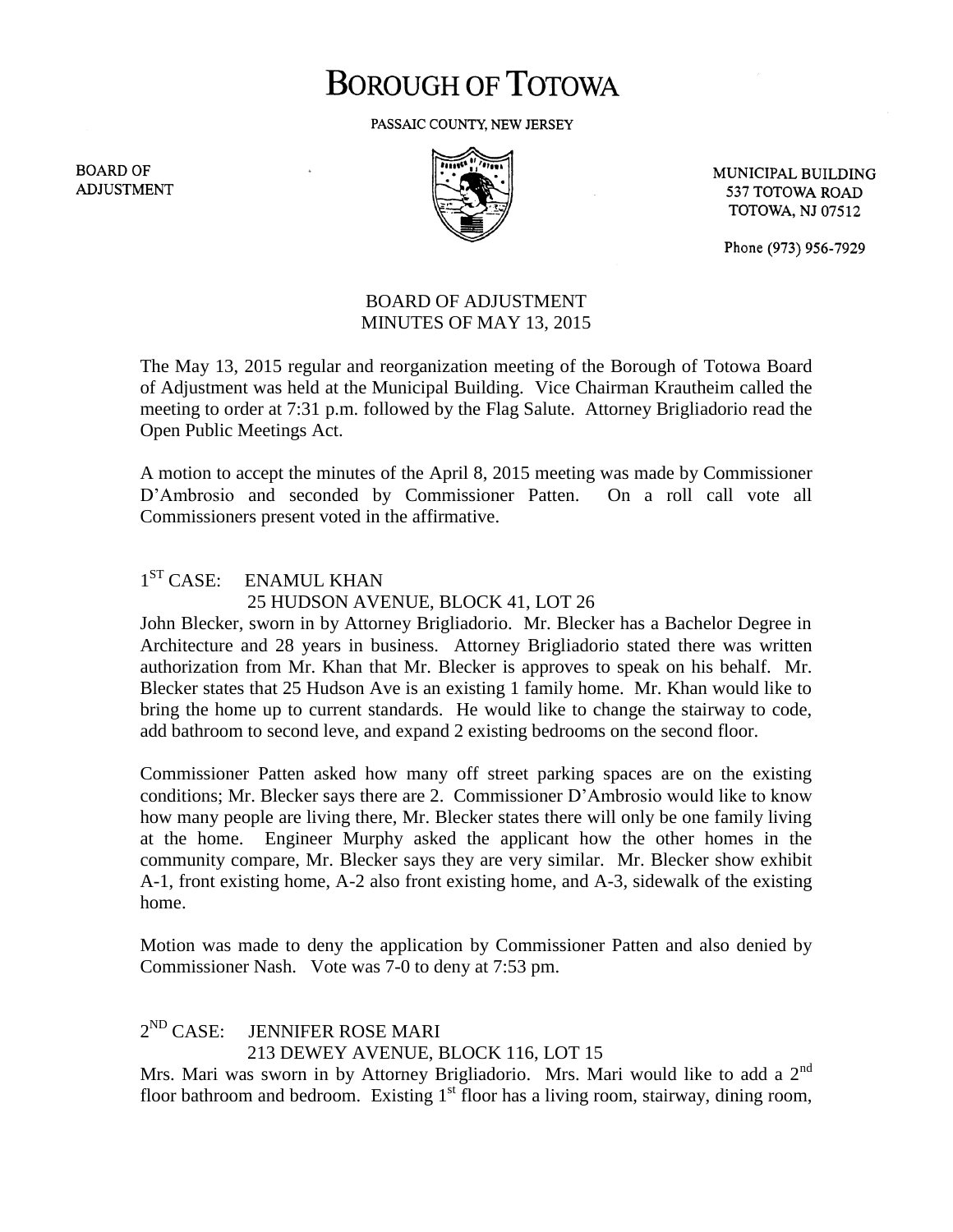kitchen, laundry room, and bath. The  $2<sup>nd</sup>$  floor has 2 bedrooms. Engineer Murphy said that the lot area will not change and the width and lot depth will also not change. The F.A.R., will comply. The curb and sidewalk was replaced by the town a few years ago. The Stanley side does not have sidewalks, so there is no need for them. Commissioner Patten asked how many people will be living there; Mrs. Mari responded that there will be 2 people living there. Commissioner Patten asked when they moved in, Mrs. Mari said in December. Commissioner Mancini asked if there are any other additions, Mrs. Mari said no.

Motion was made to accept the application by Commissioner D'Ambrosio and seconded by Commissioner Mancini. Vote was 7-0 and deny at 8:04 pm.

#### $3<sup>rd</sup> CASE:$ JERRY CURCIO (CARRY OVER) 357 UNION BLVD, BLOCK 94, LOT 9

Daniel Barli, resides at 1 Lower Notch Road in Little Falls. Jerry Curcio was sworn in by Attorney Brigliadorio. Mr Curcio would like to add to existing building. He would like to put 2, one bedroom apartments on top of the existing building. New plans were submitted to the town on May  $9<sup>th</sup>$ , but in Engineer Murphys letter they are dated May  $8<sup>th</sup>$ . Engineer Murphy has the right to delay this project if there are issues to the plans. Mr. Curcio states that the front will be a brick façade and the rest will be vinyl siding.

Engineer Murphy needs a use variance because of B-2 zone; building signs will stay the same along with lighting. Parking is 16 existing with 5 off street. Garbage and snow removal with a 4 x 4 unit from Gaita. The snow removal is not removed from the property. Engineer Murphy says the sidewalks should be replaces where existing sidewalks are. Signage will be needed to show enter only from Union Boulevard and Exit only from Mitchell. If application is approved a design waiver for driveway width would be needed and applicant needs 22 parking spaces. Engineer Murphy needs more time to review the revised plans and feels the applicant needs a planner.

Motion to carry the application the June 10, 2015 meeting was made by Commissioner D'Ambrosio and seconded by Commissioner Patten.

#### $4<sup>TH</sup>$  CASE: FORTRESS HOLDINGS, LLC(CARRY OVER) 555 PREAKNESS AVE, BLOCK 6, LOT 2

Attorney Darren DelSardo is present for the applicant. Attorney Brigliadorio commence the public hearing process-since the applicant just received Engineer Murphys letter we will hear the case and carry it to the June 10, 2015 meeting. Architect Joe Sterba, sworn in by Attorney Brigliadorio, business address is 87 Lackawanna Ave in Totowa.

Applicant is looking they have a high end restaurant with elevator towers and stairway towers. He would like to enhance the existing beauty of the building, add a  $5<sup>th</sup>$  floor which is where the restaurant will be. The kitchen on first floor will have dumb waiters in corner. The  $5<sup>th</sup>$  floor will have a balcony for outside dining. Commissioner Mancini